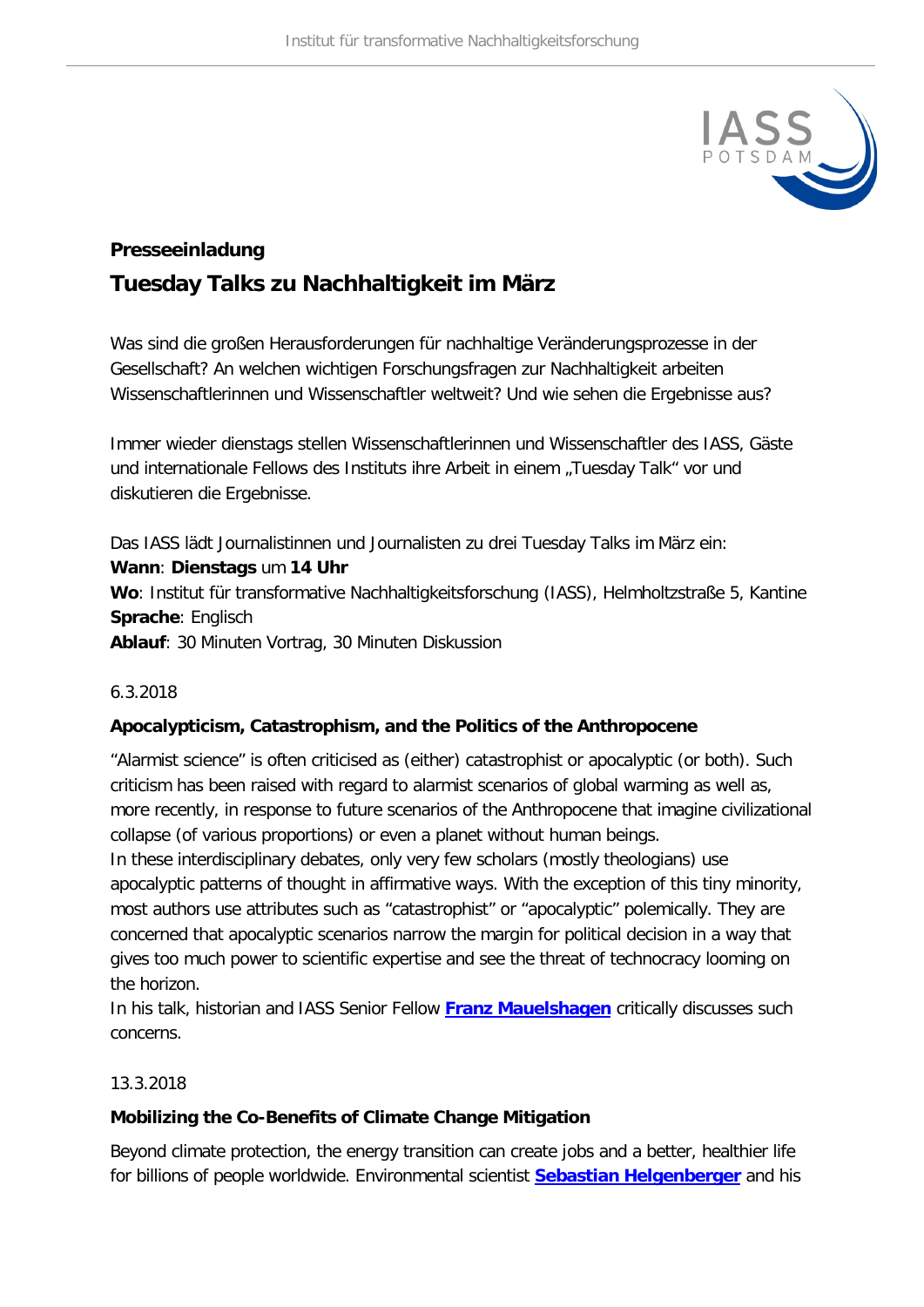

team at IASS are spreading the word about the many positive side-effects and opportunities that the renewable energy world can bring. Within the COBENEFITS project at IASS, they work with partners in India, South Africa, Vietnam and Turkey, where they help to identify country-specific co-benefits of climate policies and build new alliances. With political partners in government departments and ministries, COBENEFITS connects the social and economic opportunities of renewable energies to climate change mitigation strategies.

#### 20.3.2018

## **Patterns of Aliveness – an Emerging Theory for Stewarding Sustainability Transformation**

The term Anthropocene has raised awareness that humans are responsible for the planet as a whole. But will the emerging sense of responsibility grow quickly enough to induce a change in human behavior? Current human decision-making and implementation processes at global and local levels are locked in mindsets and operational logics that have led to the very overstepping of planetary boundaries.

In her lecture, **Petra Kuenkel**, co-founder of the Collective Leadership Institute in Potsdam and member of the Club of Rome, argues that exploring the concept of patterns as a key constituting element for the way life emerges, evolves, disintegrates and regenerates can greatly enhance the human capacity to successfully engage in sustainability transformation. She looks at how cognition theory, ecology, and architecture have captured the issue of patterns, and emphasizes how sentience, or a subjective feeling of aliveness, can inform practical ways of stewarding sustainability transformation.

Bitte melden Sie sich über das Antwortformular unten spätestens am Vortag an.

Bei Rückfragen und zur Vereinbarung von Interviews wenden Sie sich bitte an

Eva Söderman / Anja Krieger Presse & Kommunikation **Institut für transformative Nachhaltigkeitsforschung/ Institute for Advanced Sustainability Studies e.V. (IASS)** Berliner Straße 130, 14467 Potsdam Tel. +49 (0)331 288 22-340/479 Fax +49 (0)331 288 22-310 E-Mail [eva.soederman@iass-potsdam.de](mailto:eva.soederman@iass-potsdam.de) / [anja.krieger@iass-potsdam.de](mailto:anja.krieger@iass-potsdam.de) [www.iass-potsdam.de](http://www.iass-potsdam.de/)

Das IASS forscht mit dem Ziel, Transformationsprozesse hin zu einer nachhaltigen Gesellschaft aufzuzeigen, zu befördern und zu gestalten, in Deutschland wie global. Der Forschungsansatz des Instituts ist transdisziplinär, transformativ und ko-kreativ: Die Entwicklung des Problemverständnisses und der Lösungsoptionen erfolgen in Kooperationen zwischen den Wissenschaften, der Politik,